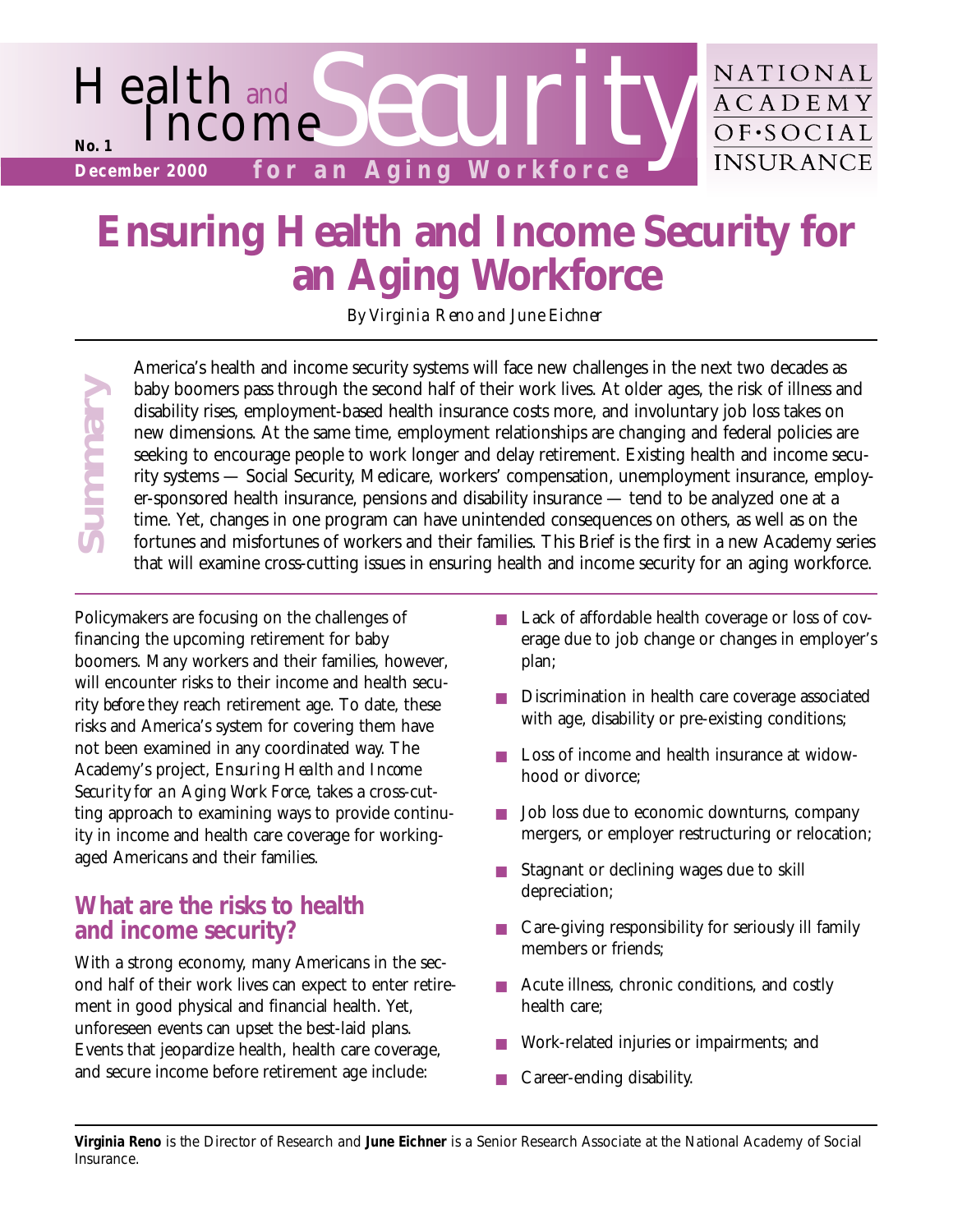People entering the second half of their work lives are a highly diverse group. While not everyone actually experiences the problems listed above, nearly everyone, in one way or another, is at risk of facing one or another of them. People who bring disadvantages from their earlier years — whether because of health problems, discrimination, language barriers, limited skills, low income or other disadvantages — are at particular risk of having these problems intensified at older ages.

Health and financial security are closely linked. This link is demonstrated in a recent study of bankruptcy filings. It found that nearly half of the one million Americans who filed for bankruptcy protection in 1999 did so, at least in part, because they could not cope with medical bills or the loss in income associated with an illness or injury. Lack of medical insurance was a key factor in only a minority of filings; more typically, the problem was due to "underinsurance" (i.e., insurance that does not cover a significant amount of health care costs), lack of income to replace lost wages, or both (Jacoby, 2000).

## **Why this project is important**

This project is important for three reasons. First, the workforce is aging. The number of people ages 45-64 will grow rapidly over the next 20 years. Second, many of the risks to income and health security are more prevalent or cost more to cover at these ages. Third, systems to cover these risks are split between federal and state jurisdictions, and many of those most important are provided at the discretion of employers. Consequently, these systems are often examined in isolation from each other.

**The Workforce is Aging.** Baby boomers will become older workers before they become retirees. As Chart 1 shows, the share of the workforce over age 45 is projected to grow from about one-third today to over 40 percent by 2010. By 2020, the proportion of workers over 45 will remain just over 40 percent, and a larger share of them will be age 55 or older.

**Employment-based health insurance costs more at older ages.** Other things being equal, an older workforce means higher average premiums to



be paid by employers and/or their employees. While employers do not distinguish among younger and older employees in terms of premiums or costsharing, an aging workforce is likely to affect the overall costs of employment-based health insurance. As shown in Chart 2, premium costs for both individual and family coverage rise with age. For example, premium costs for a single man in his 60s are

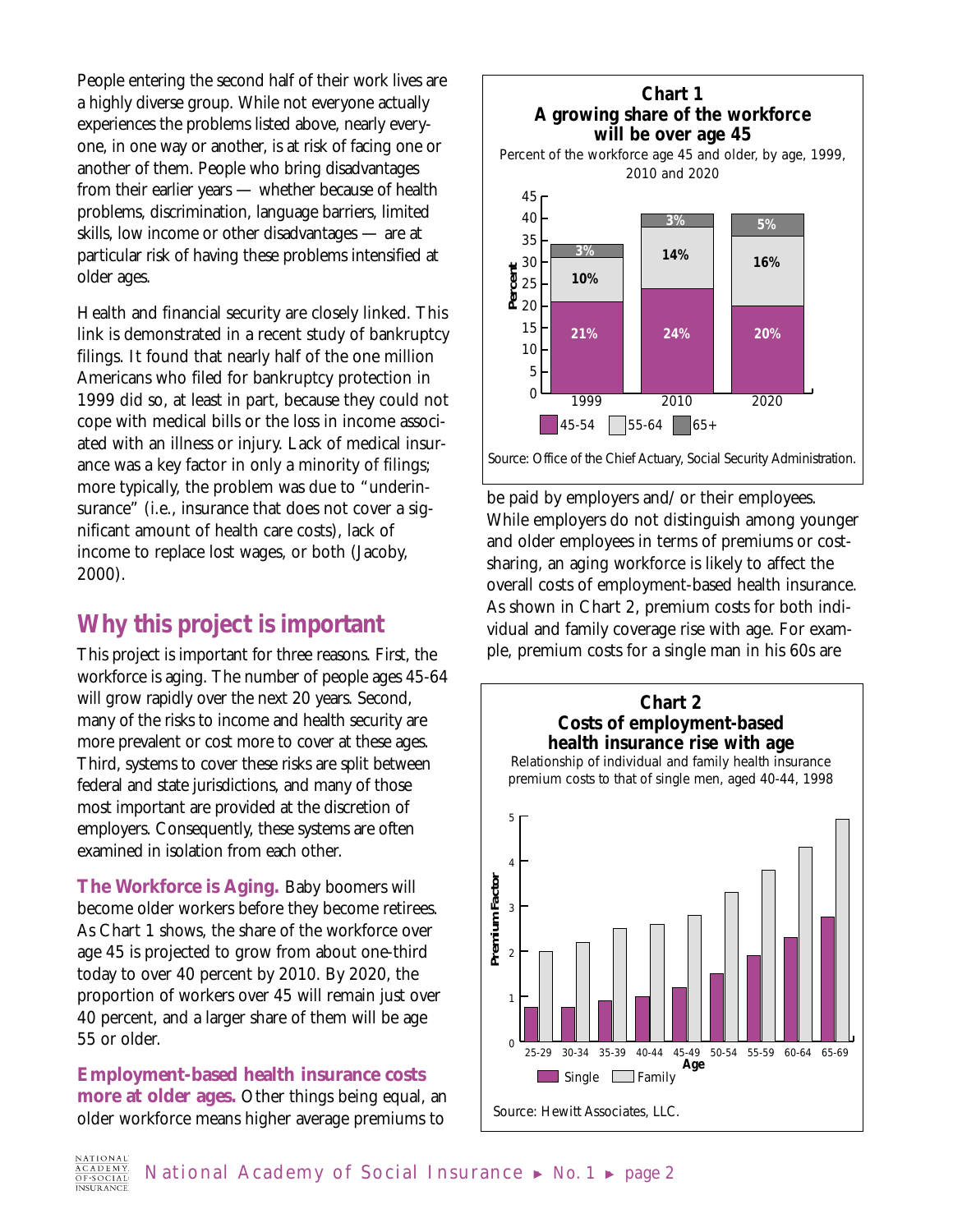twice as high as for a single man in his 40s; family premiums for a worker in his early 60s are more than four times as high as individual premiums for a worker in his early 40s.

## **Buying health insurance in the individual market can be problematic at older ages.**

Health care coverage in the individual health insurance market — all that is available to those who do not have employer-based coverage or Medicaid is often denied to people with a history of health problems. A recent study of the individual market in ten states found that six states (including California, Florida, and Pennsylvania) allow insurers to refuse coverage to applicants with health care problems such as rheumatoid arthritis, angina, heart disease, or kidney stones, all of which are more prevalent among older persons. In addition, individual premiums can rise significantly with age; those over 60 often pay two to four times as much as 25 year-olds. Insurers are also permitted to charge higher premiums or limit coverage to individuals who have pre-existing conditions or health risks (Chollet and Kirk, 1998).

**At older ages, displaced workers are less likely to find other work.** Displaced workers are those who have lost their jobs because their plant or company closed or moved, their positions or shifts were abolished, or their employer did not have enough work for them to do. From 1997 through 1999, 3.3 million displaced workers age 20 or older lost jobs they had held for at least three years because of one of these reasons (Bureau of Labor Statistics, 2000). The overall displacement rate generally declines during periods of economic growth. As the economy improved throughout the 1990s, the displacement rate declined from 3.9 percent in 1991-92 to 2.9 percent in 1995-96.

Job dislocations can be particularly disruptive for older workers. At older ages, workers are more likely to be displaced and are less likely than younger workers to find other jobs. Of persons who were displaced from their jobs in 1997-1999, about 44 percent of the displaced 55-64 year olds were without jobs when interviewed in February 2000: about 14 percent were looking for work and another 30 percent had dropped out of the labor force altogether. In contrast, fewer of the younger displaced

workers remained unemployed or had withdrawn from the labor force (Chart 3). Furthermore, older workers who subsequently find full-time jobs are more likely than younger workers to suffer large earnings losses. One study found that when displaced workers age 55–64 did find full-time, full year jobs, nearly 4 in 10 experienced a drop in earnings of 20 percent or more (Hipple, 1999).



#### **Caregiving duties are more common for**

**older workers.** Older workers face the risk of having to stop working or reduce the hours they work (and the associated risk of losing employer-sponsored health insurance) when they have to care for elderly parents or spouses with serious health care problems. A national survey in 1996 found that more than one in eight Americans has to balance responsibilities for providing care to elderly relatives or friends with the demands of work. About 10 percent those with caregiving responsibilities quit working altogether, and another 11 percent took a leave of absence. More than a quarter of caregivers are aged 50-64 (National Alliance for Caregiving and AARP, 1997).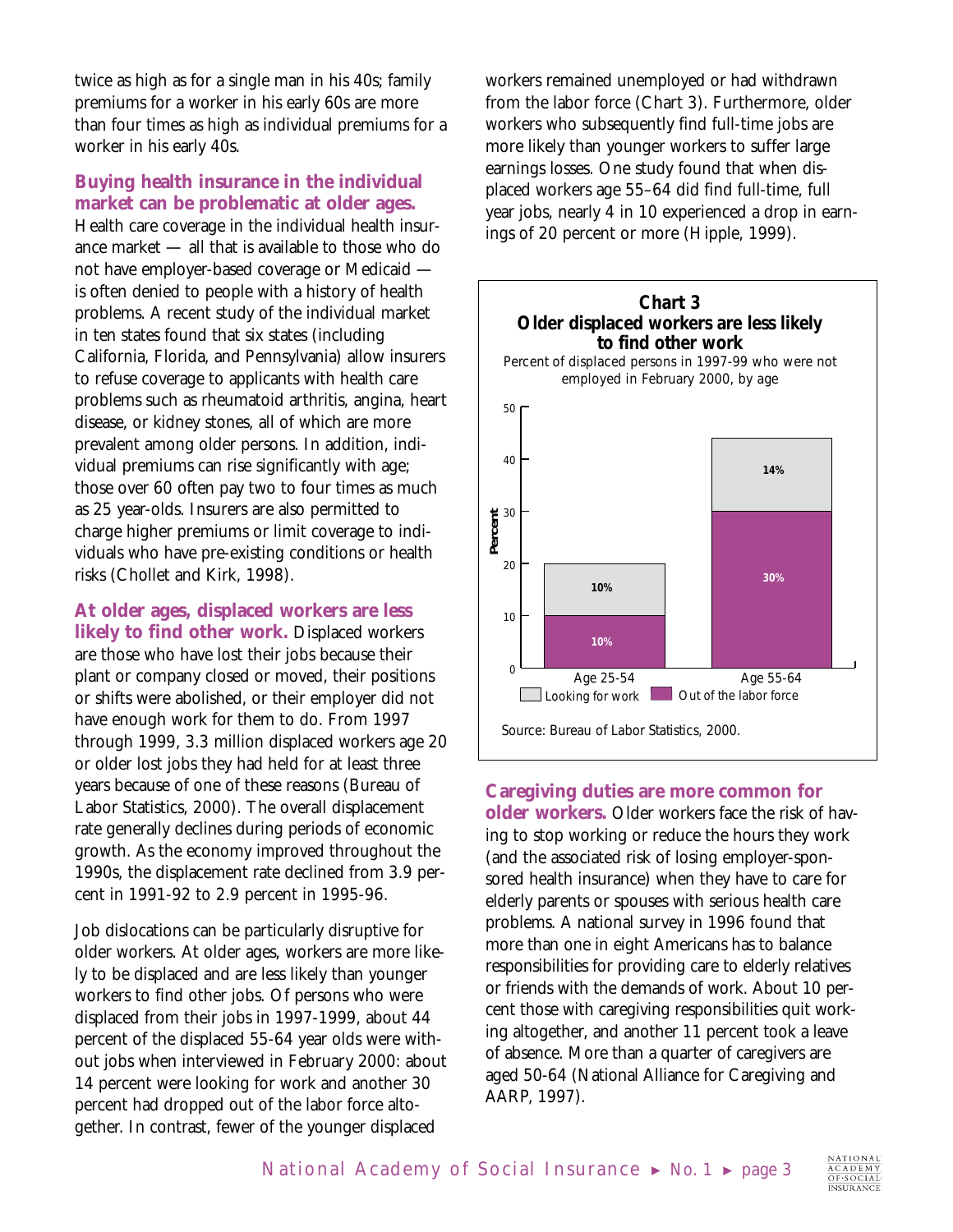**The risk of career-ending disability rises with age.** The prevalence of disability severe enough to qualify for Social Security disability benefits rises with age, from less than one percent of younger workers to about 15 percent of insured workers aged 60-64 (Chart 4). Social Security actuaries project that the prevalence of disability at older ages will increase slightly, to about 17 percent of insured workers age 60-64 by 2009. To be eligible for Social Security disability benefits, a worker must meet a strict test of disability, with disability defined as the inability to engage in substantial gainful activity for at least 12 months (or result in death prior to the 12 months).



## **Why a Comprehensive View is Needed**

Benefits to ensure income and health security to working-age Americans are a mix of public social insurance programs and private employer-sponsored plans. Some of the most important benefits — health insurance, pensions, sick leave, and private disability benefits — are offered at the discretion of employers. Consequently, they do not cover all workers. Rules that affect employer provisions of these benefits are a mix of federal and state tax laws, worker protections and insurance regulations.

Public social insurance benefits for workers are divided between federal and state jurisdictions. States have sole responsibility for workers' compensation benefits for workers injured on the job. States also have a lead role in unemployment insurance policies. On the other hand, Social Security (which pays benefits to disabled workers and their families, widowed spouses, and early retirees) and Medicare (which provides medical benefits for disabled workers) are exclusively federal responsibilities. Medicaid, which provides health benefits to some low-income families and disabled persons, is governed by both federal and state policies. Because of their divided jurisdictions, these public and private benefit systems are typically analyzed one at a time. Yet, changes in one can have unintended effects on others and on the well-being of workers and their families. A few examples illustrate these policy interactions.

**Retirement age policy interactions.** Policies are in place to raise the age at which full Social Security retirement benefits are paid from age 65 to age 67. These changes were enacted in 1983 and are starting to be implemented now. They were adopted to lower the long range cost of retirement benefits by encouraging people to work longer and retire later. Some have proposed to raise the eligibility age for Medicare as well, or to further raise the full benefit age or early retirement age for Social Security. To date, relatively little attention has focused on the impact of these changes on older workers who are unable to extend their work lives because of health problems or involuntary job loss. Similarly, few have examined the potential impact of such changes on employer provisions for health and retirement benefits or on state unemployment insurance and workers' compensation systems.

**Coordinating disability protection.** An aging work force poses new questions about how workers' compensation and other disability and health benefits should fit together. Workers' compensation systems in many states are tightening eligibility rules about work-related impairments that are exacerbated by aging, such as hearing loss, heart or respiratory conditions, cumulative trauma, and musculoskeletal conditions. The number of workers with such conditions is likely to grow as the workforce ages. If workers' compensation does provide medical and wagereplacement benefits to these workers, what are the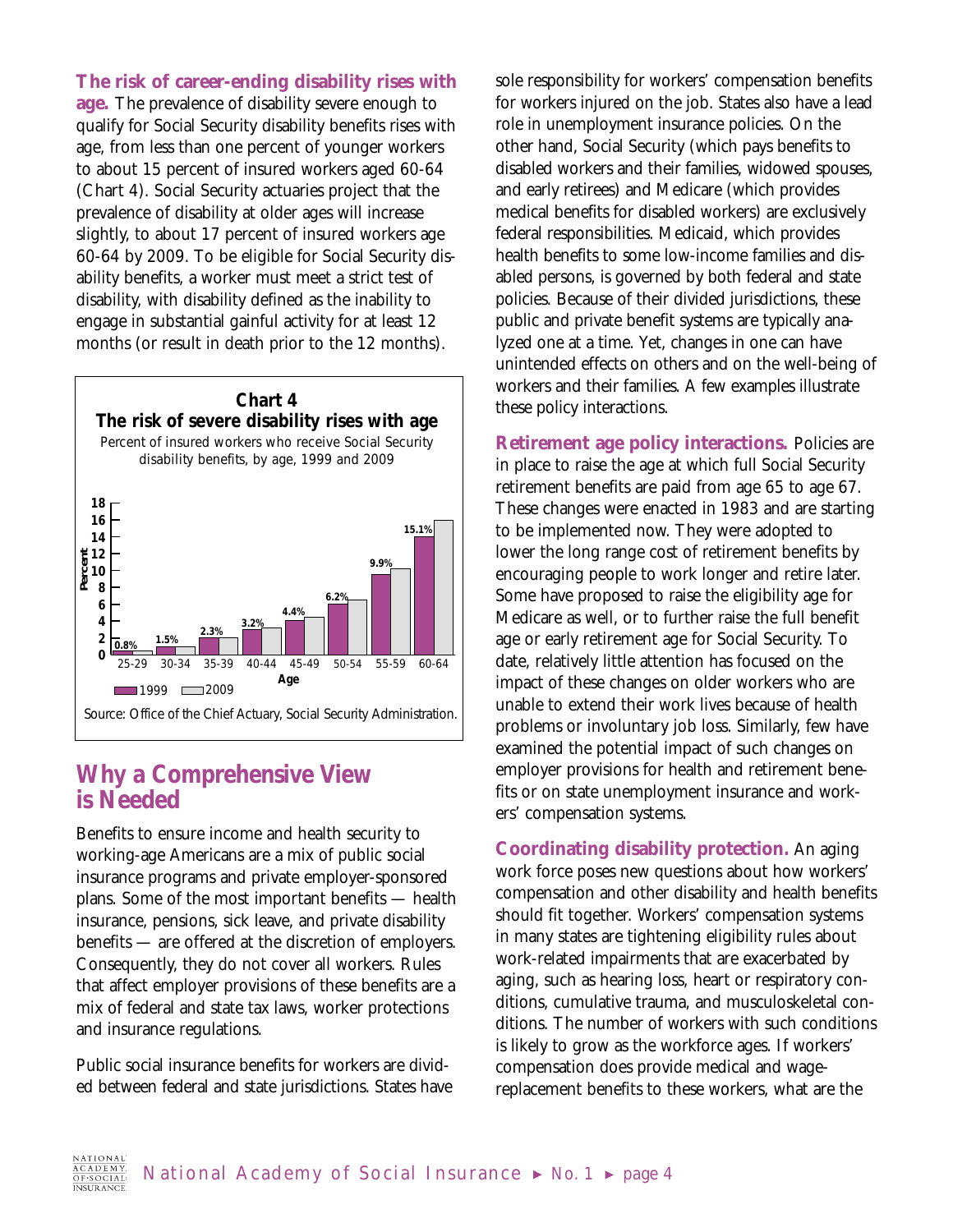likely impacts on workers and their families? What new demands might be placed on other employment-based health and disability benefits or on Social Security disability insurance?

At the same time, gaps in health insurance coverage can place pressure on the workers' compensation system. If workers lack health insurance coverage, claiming workers' compensation might be the only way they can get medical treatment for health problems that are exacerbated by aging and the demands of work.

#### **Health coverage across multiple risks.**

Employer-sponsored health insurance is facing stresses of rising costs and some employers are requiring more employee cost sharing for both individual and family coverage. At the same time, federal initiatives have sought ways to expand the reach of employerfinanced health insurance when employers offer them. How will employers respond to these increased expectations? Experience with private pensions indicates that employers can find ways to limit their liability by changing the form of benefits, shifting financial risks to workers, or choosing not to offer health insurance.

Important gaps remain in health coverage of working Americans, particularly those who work for small firms. And, when workers who lose their connection to work because of job loss or illness, health coverage can be problematic. No national system ensures health coverage to unemployed workers. When a job-related injury results in long-term job loss, workers' compensation may continue to pay for medical care for the particular injury, but it does not cover the workers' family or any other health needs of the worker. Periods of illness that last a few months can bring gaps in income continuity or health coverage. In the case of career-ending disability, workers may receive Social Security disability insurance after a five-month wait, but there is another 24 month gap until Medicare coverage begins. While Medicare covers the worker, it does not cover family members who may have lost coverage when the worker lost his job.

# **Conclusions**

Health and income security are closely linked. Many risks to health and income security become more prevalent in the second half of the work life between ages 45 and 65. This is the fastest growing segment of the working-age population. Benefit systems for ensuring health and income security for working-age Americans are divided between federal and state jurisdictions and some of the most important benefits are offered at the discretion of employers. This is the first in a series of briefs that will focus in more detail on the challenges of ensuring health and income security as the baby boomers become older workers during the next two decades.

## **References**

Bureau of Labor Statistics, (2000). "Worker Displacement During the Late 1990s," USDL News Release 00-223, August 9.

Chollet, Deborah and Adelle Kirk, (1998). *Understanding Individual Health Insurance Markets,* Washington, DC: The Alpha Center, March.

Hewitt Associates LLC, (2000). Hewitt Health Value Initiative (TM).

Hipple, Steven, (1999) "Worker Displacement in the Mid-1990s," *Monthly Labor Review*, Vol. 122, No. 7., July.

Jacoby, Melissa B, Teresa A. Sullivan and Elizabeth Warren, (2000). "Medical Problems and Bankruptcy Filings," *Norton's Bankruptcy Advisor*, May.

National Alliance for Caregiving and AARP, (1997). *Family Caregiving in the U.S.*, Bethesda, MD: NAC, June.

Office of the Chief Actuary, Social Security Administration, (2000). Unpublished document.